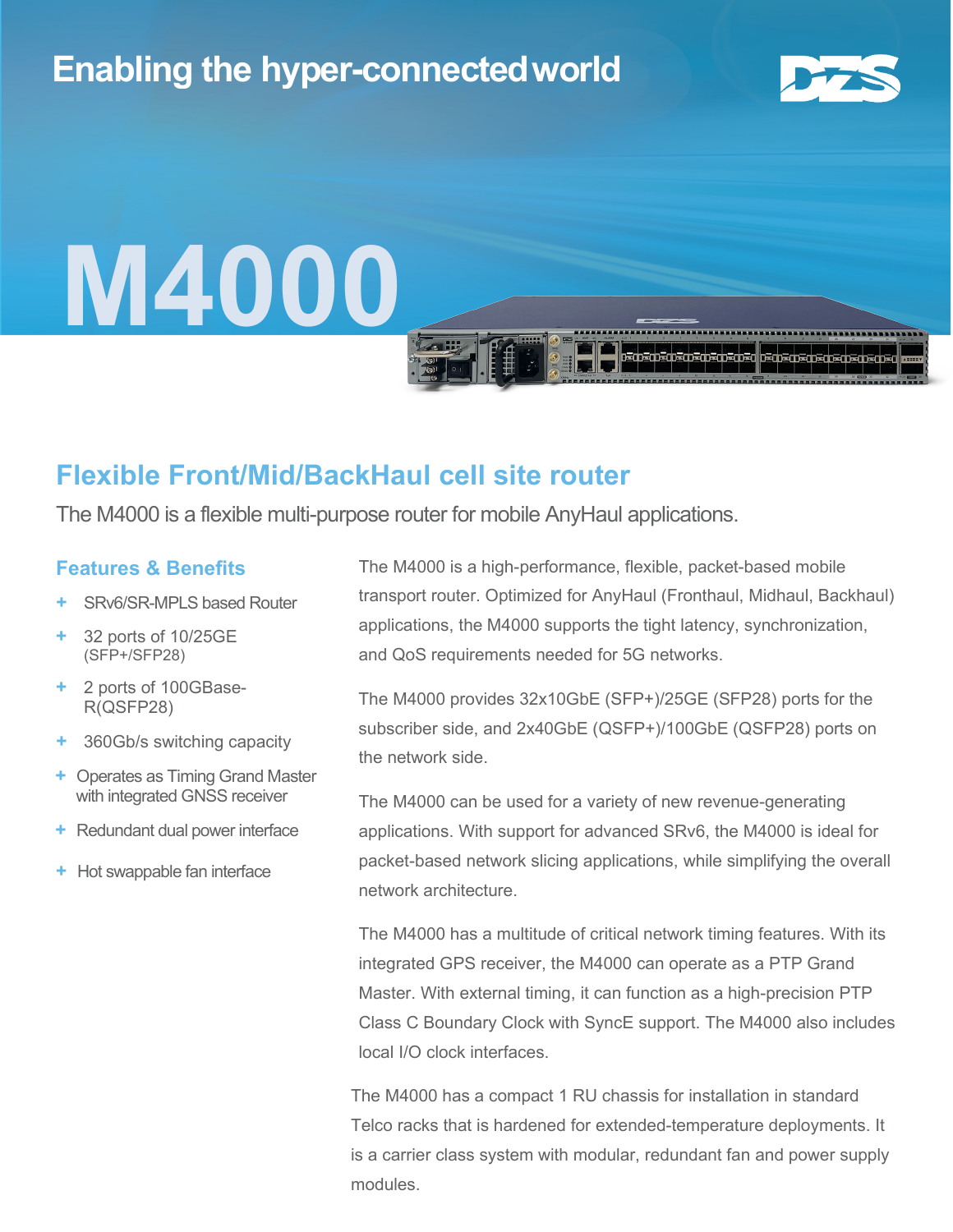

#### **Application flexibility and feature richness**

Next generation mobile networks require switches/routers that can handle the diverse requirements of Fronthaul, Midhaul and Backhaul applications at the same time. Time-sensitive networking with low latency, extensive timing features, and service flexibility are all critical requirements. The M4000 delivers these critical features in a very costeffective, 1 RU carrier class hardened chassis. The M4000 offers 360 Gb/s switching capacity across 32 10/25G ports and 2 100G ports. For network synchronization, the M4000 has an integrated GNSS receiver and can act as a PTP Telecom Grand Master. It can also receive external PTP timing for primary or secondary timing purposes and operate as a Class C PTP T-BP/TC. SyncE is also supported.

#### **Made for rigid performance and reliability requirements**

The M4000 supports extended temperatures (-40 to 65°C) and is less than 12 inches in depth for easy installation in cabinets and telco racks. It provides two mounting slots for the dual power modules on the front panel, and two mounting slots for the fan on the rear panel. The power supply modules support 1:1 redundancy and load sharing. Fan operation is controlled by internal CPU, and fan speed is controlled based on internal system temperature. Security features include storm control for broadcast, multicast and unknown unicast packets, out-of-band management, and SSH (secure shell) support. The M4000 offers the ability to migrate to an IP/Ethernet mobile platform with traffic management and carrier class reliability.

#### **An asset to wireless operators**

The flexibility of the M4000 makes it ideal for a wide variety of application scenarios and services. With integrated grandmaster timing support, it is capable of creating a localized timing island for the delivery of high-performance mobile applications even when the backhaul link passes through leased circuits or legacy networks that cannot support high-performance PTP Timing.

Typical applications for the M4000 Include:

- Mobile transport/grandmaster timing edge aggregation switch
- Cell site router
- Simultaneous fronthaul/midhaul/backhaul transport
- In-building small-cell aggregation switch/router
- Multi-tenant business services access
- Multi-service cabinet-based hardened high-performance switch/router
- **TOR** switch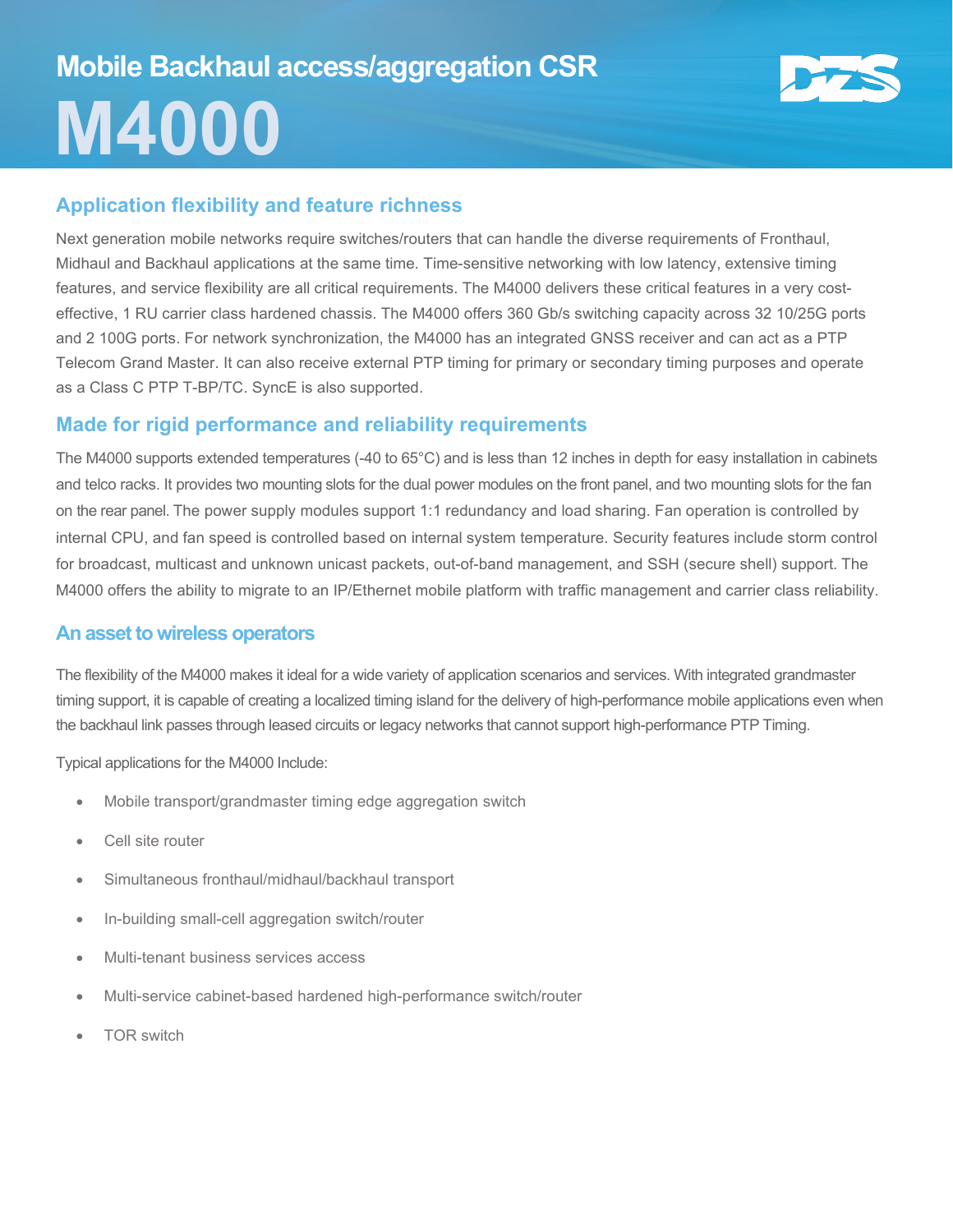# **M4000**



# **Product Specifications**

#### **Base Features**

- + 1RU design
- + Redundant dual power supply modules
- + Hot swappable Fan and power modules
- + 360Gbps switching capacity

#### **Interfaces**

- + 32 ports for 10/25G (SFP+/SFP28)
- + 2 ports for 40/100G (QSFP+/QSFP28)
- + 1 port RS-232(RJ45) for console debug
- + 1 port GE out-of-band Management
- + 1 port GNSS Antenna Input
- + 1 port TOD, 1-port 1PPS, 1-port 10MHz Timing Interfaces

#### **Clock Synchronization**

- + IEEE1588v2
- + Integrated Grand Master with internal GNSS receiver
- + Class C T-BC/TC
- + Synchronous Ethernet
- + TOD, PPS, 10 MHz I/O

#### **Physical and Environmental**

- + Dimensions (WxHxD):
	- + 444 mm x 44 mm x 250 mm
- + 19-inch rackmount, 1RU
- + Operating Temperature: -40 to 149°F (-40 to 65°C)
- + Storage Temperature: -40 to 158°F (-40 to 70°C)
- + Operating humidity:
- 5 to 95% non-condensing
- + AC power: 110 to 220VAC, 50/60 Hz
- + DC power: 48VDC
- + Maximum power consumption: AC: 200W
	- DC: 190W

#### **Layer 2 Capabilities**

- + Standard Ethernet Bridging SVL/IVL
- + Per port/VLAN MAC limit
- + Per port L2 protocol packet processing
- + Unified Forwarding Table
- + 4K active VLANs for 802.1q tagged frame
- + Port/Subnet/Protocol/MAC-based VLAN
- + VLAN translation on ingress and
- egress.
- + 802.1D (STP), 802.1W (RSTP), 802.1s (MSTP)
- + LACP, MC-LAG
- + Jumbo frames up to 9KB
- + 802.1q /Q-in-Q tunneling
- + MAC filter, Max-host, Loop detection
- + L2 Multicast
- + Storm control
- + FlexE Capable (Future)

#### **Layer 3 Capabilities**

- + IPv4/IPv6 Static & Dynamic routing
- + IS-IS, OSPFv2/v3, BGPv4
- + VRRP
- + Policing-based routing (PBR)
- + BFD
- + SRv6
- + EVPN-SRV6 (L2/L3 E-Line, E-LAN)
- + TI-LFA-FRR

#### **Quality of Service**

- + Deep IP ACL including PBR
- + Hierarchical QOS
- + DWRR/DRR/WRR
- + Rate-shaping at egress
- + Congestion notification (802.1Qau)

#### **Security**

- + Storm control for broadcast, multicast and unknown unicast packets
- + Out-of-band management
- + Secure Shell (SSH)

#### **Management**

- + NETCONF/YANG
- + Serial/Telnet (CLI)
- + SNMPv1/v2/v3
- + RMON
- + RADIUS/TACACS+
- + DHCP client, relay
- + SYSLOG
- + Link layer discovery protocol (LLDP)
- + Software Download/Upgrade

#### **OAM / Protection**

- + Ethernet OAM (LMEP/RMEP)
- + Y.1731/802.1ag
- + Y.1564
- + TWAMP Reflect